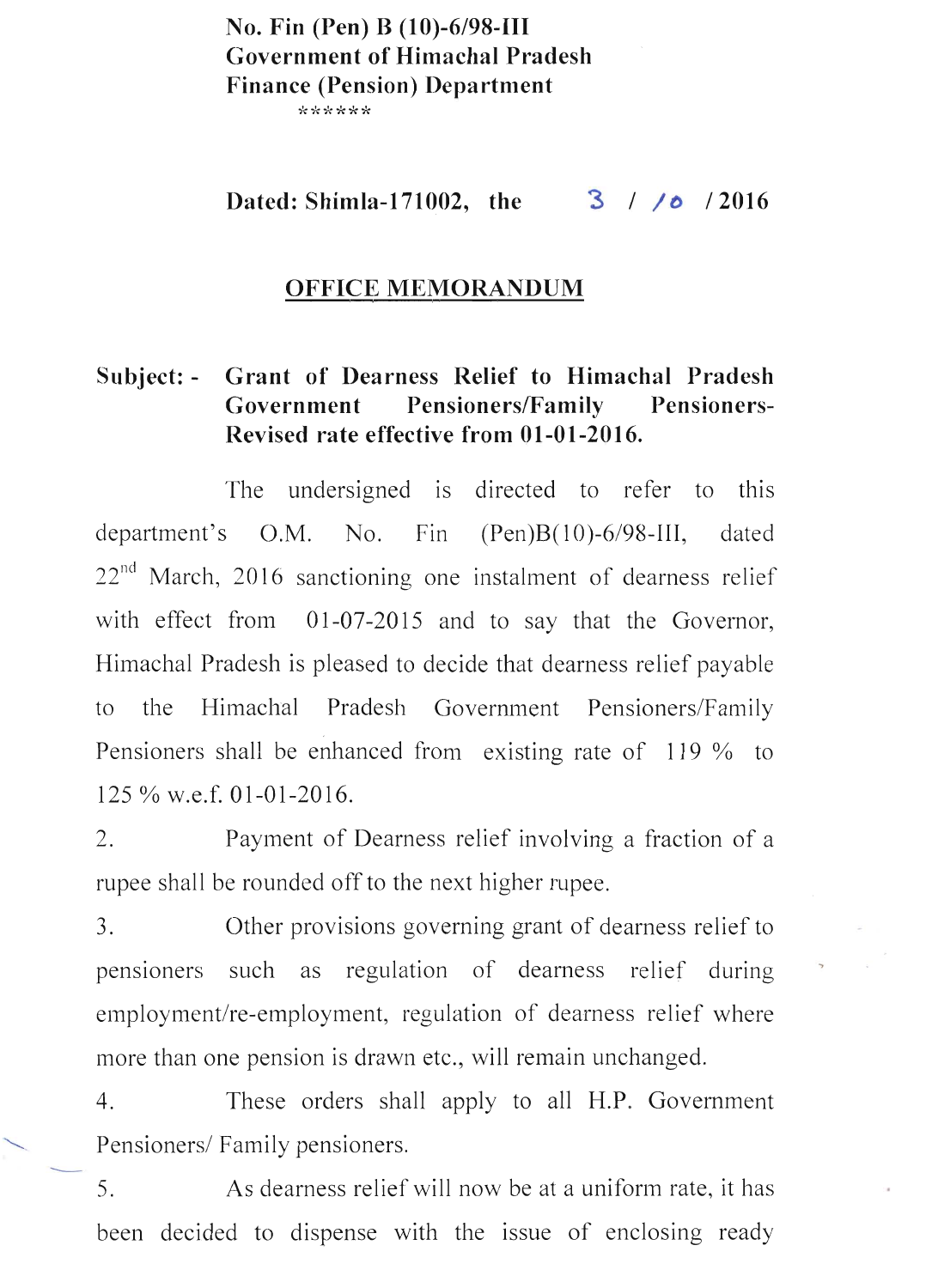reckoner alongwith the dearness relief orders. It will be the responsibility of the pension disbursing authority, including the Nationalized Banks, etc. to calculate the quantum of dearness relief payable in each individual case.

6. The Dearness Relief on pension  $\&$  family pension  $\omega$  125 % will be paid with the pension/family pension for the month of October, 2016 payable in the month of November, 2016. The arrears accrued on account of dearness relief w.e.f. 01-01-2016 to 30-09-2016 shall be paid in cash in one instalment along with pension /family pension for the month of October, 2016 payable in month of November, 2016.

7. The Accountant General, Treasury Officers and authorized Public Sector Banks are requested to arrange the payment of Dearness Relief to pensioners on the basis of these orders.

> . **Addl. Chief Secretary (Finance) to the Government of Himachal Pradesh.**

skart -

**To** 

# **All Administrative Departments Government of Himachal Pradesh.**

### **Visit Finance Department - www.himachal.gov.in/finance/**

## **No. Fin (Pen) B (10)-6/98 -III Dated: '3** *1 10* **12016**

- 1. The Divisional Commissioner Shimla, Mandi and Kangra at Dharamshala Himachal Pradesh.
- **2.** All Heads of Departments in Himachal Pradesh.
- **3.** The Resident Commissioner, Himachal Pradesh, Himachal Bhawan, 27- Sikandra Road, New Delhi-l 10001 with 10 spare copies.
- **4.** The Accountant General (Audit) Himachal Pradesh, Shimla-171003 with 10 spare copies.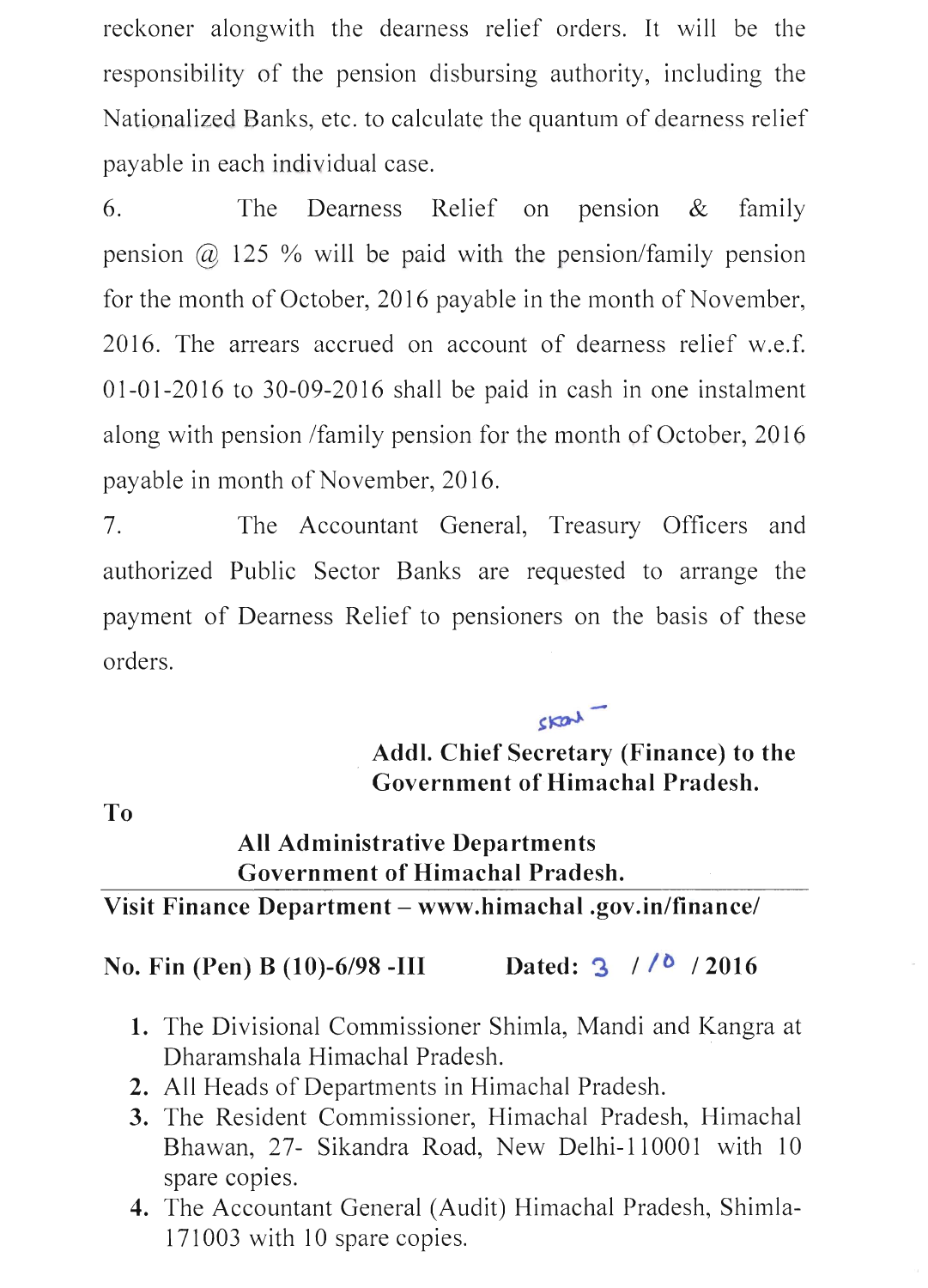- S. The Accountant General (A&E) Himachal Pradesh Shimla-171003 with 10 spare copies for circulation to all the Accountant General in India with special stamp.
- 6. The Director (Accounts), Cabinet Secretariat, Govt. of India, Rashtrapati Bhavan, New Delhi-II 0004.
- 7. The Divisional Organizer, Punjab, Himachal Pradesh and J&K, Divisions SSB Directorate General of Security, Shimla-171004.
- 8. The Director, H.P. Institute of Public Administration, Mashobra, Shimla-I7IOI2.
- 9. The Registrar, H.P. High Court, Shimla-171001.
- IO.All Deputy Commissioners in Himachal Pradesh.
- 11.All District and Session Judges in Himachal Pradesh.
- 12.All District Treasury Officers/ Treasury Officers in H.P. with 10 spare copies.
- 13.All Joint Controllers/ Deputy Controllers (F&A)/Asstt. Controllers (F&A)/ Section Officers (F&A) under the Control of Treasury & Accounts Organization.
- 14. The Pay & Accounts Officer, No. 6, Reserve Bank of India, Sansad Marg, New Delhi-110001.
- IS.The Deputy Commissioner (Relief & Rehabilitation) Raja ka Talab, Nurpur-I7605I (Kangra).
- 16. The Chief General Manager, Reserve Bank of India, C-7, Bandra Kurla Complex, Bandra East Mumbai-400051 with 10 spare copies for necessary action.
- 17. The Executive Director, Reserve Bank of India, Central Office Building  $17<sup>th</sup>$  Floor, Shahid Bhagat Singh Road Mumbai -400001.
- 18. The Managing Director, State Bank of Patiala, The Mall, Patiala, Punjab-147001.
- 19. The General Manager, UCO Bank, Head office- 10, Binlahi Trelocav Maharaj Sarani, Kolkata -700001 (West Bengal).
- 20. The General Manager, Union Bank of India, Union Bhavan-239, Vidhan Bhavan Marg, Nariman Point, Mumbai-400021 (Maharashtra).
- 21.The General Manager, Punjab National Bank, Head Office 5, Sansad Marg New Delhi-110001.
- 22. The General Manager, Central Bank of India, Chandramukhi 16<sup>th</sup> Floor Nariman Point, Mumbai-400021.
- 23. The Deputy General Manager, State Bank of India, Zonal Office, SDA-complex Kasumpti, Shimla-171009 with 10 spare copies.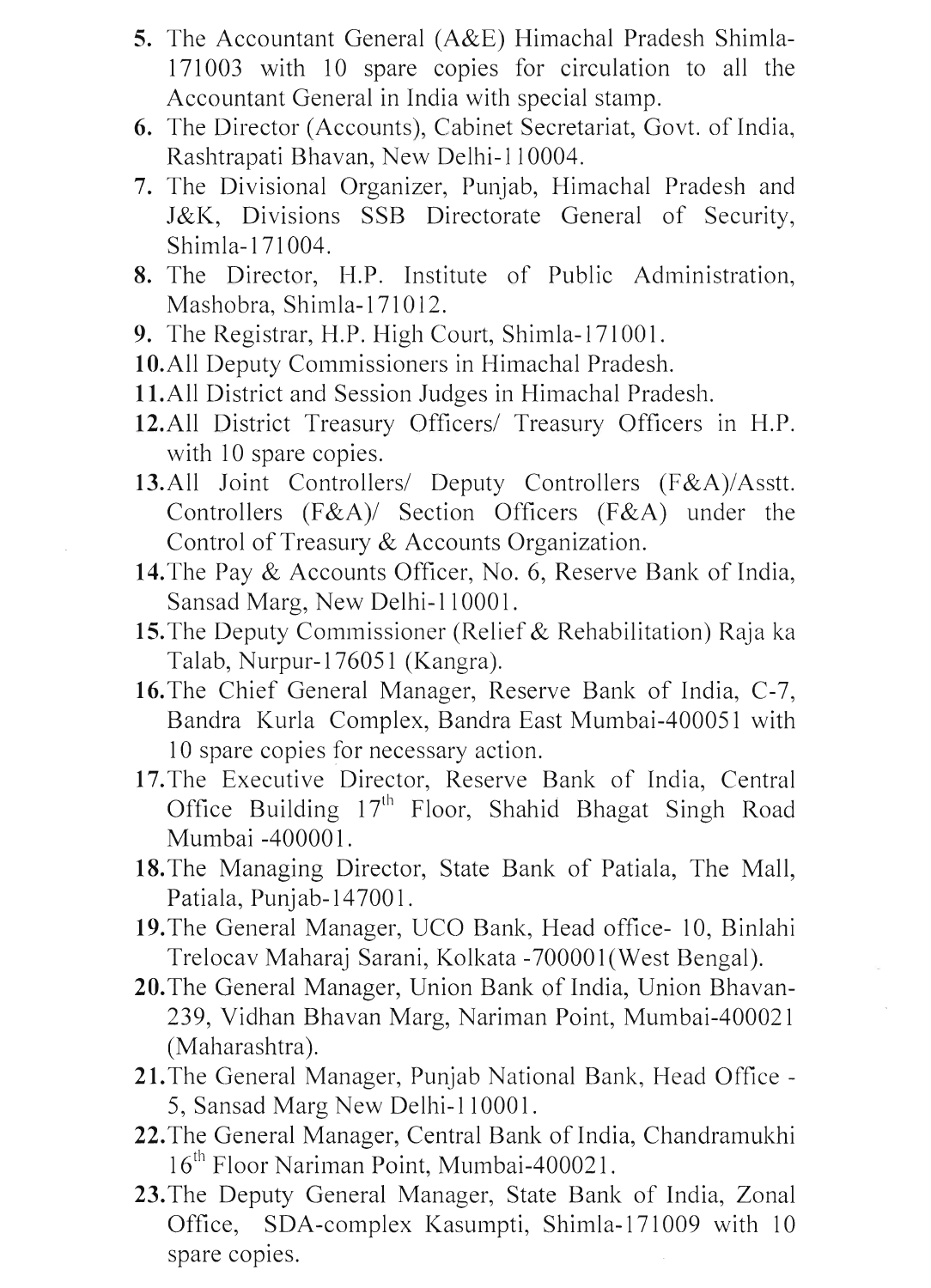- 24. The Chief Manager, Central Bank of India, Central Bank Building Sector-17-B, Chandigarh-160017 with 10 spare copies for circulation amongst the Branches of the Bank situated in Himachal Pradesh.
- 25. The Deputy General Manager, Union Bank of India, *64/65*  Bank Square Sector-17-B, Chandigarh-1600 17 with 10 spare copies for circulation amongst the Branches of the Bank situated in Himachal Pradesh.
- 26. The Regional Manager, UCO Bank, Zonal Office, Himland Hotel, Shimla-l with 10 spare copies.
- 27. The Regional Manager, UCO Bank, Reginal Office, Shyamnagar, Dharamsala-176215 (H.P.) with 10 spare copies.
- 28. The Deputy General Manager, Union Bank of India, Regional Office, SCO *64/65,* Bank Square, Sector 17- B, Chandigarh-160017 with 10 spare copies.
- 29. The Regional Manager, Central Bank of India, Timber House, Shimla-171001 with 10 spare copies.
- 30. The Regional Manager, Punjab National Bank, The Mall, Shimla-171001 (Regional Office) with 10 spare copies. -
- **31.** The Regional Manager, Punjab National Bank, 287, Civil Lines, Dharamshala, Distt. Kangra, H.P.-176215 with 10 spare copies.
- 32.The Regional Manager, Punjab National Bank, Circle Officer Jail Road Mandi, H.P.-17S001 with 10 spare copies for circulation amongst the Branches of the Bank situated in Himachal Pradesh.
- 33.The Zonal Manager, Punjab National Bank, PNB House (Bank square) Sector-17, Chandigarh-160017 with 10 spare copies.
- 34. The General Manager, Bank of India, Star House C-5, G-Block, 7<sup>th</sup> Floor Bandra Kurla Complex, Bandra (Est) Mumbai-400051.
- 35. The Zonal Manager, SCO-181-182, Bank of India, Chandigarh Zone, Sector-17 -C, Post Box No.6, Chandigarh-160017.
- 36. The Senior Branch Manager, Bank of India, 45, The Mall Shimla-171001 with 10 spare copies.
- 37.The Under Secretary (Finance Commission), H.P. Sectt. Shimla-l 71 002.
- 38.All Sections of Finance Department, H.P. Sectt. Shimla-171002.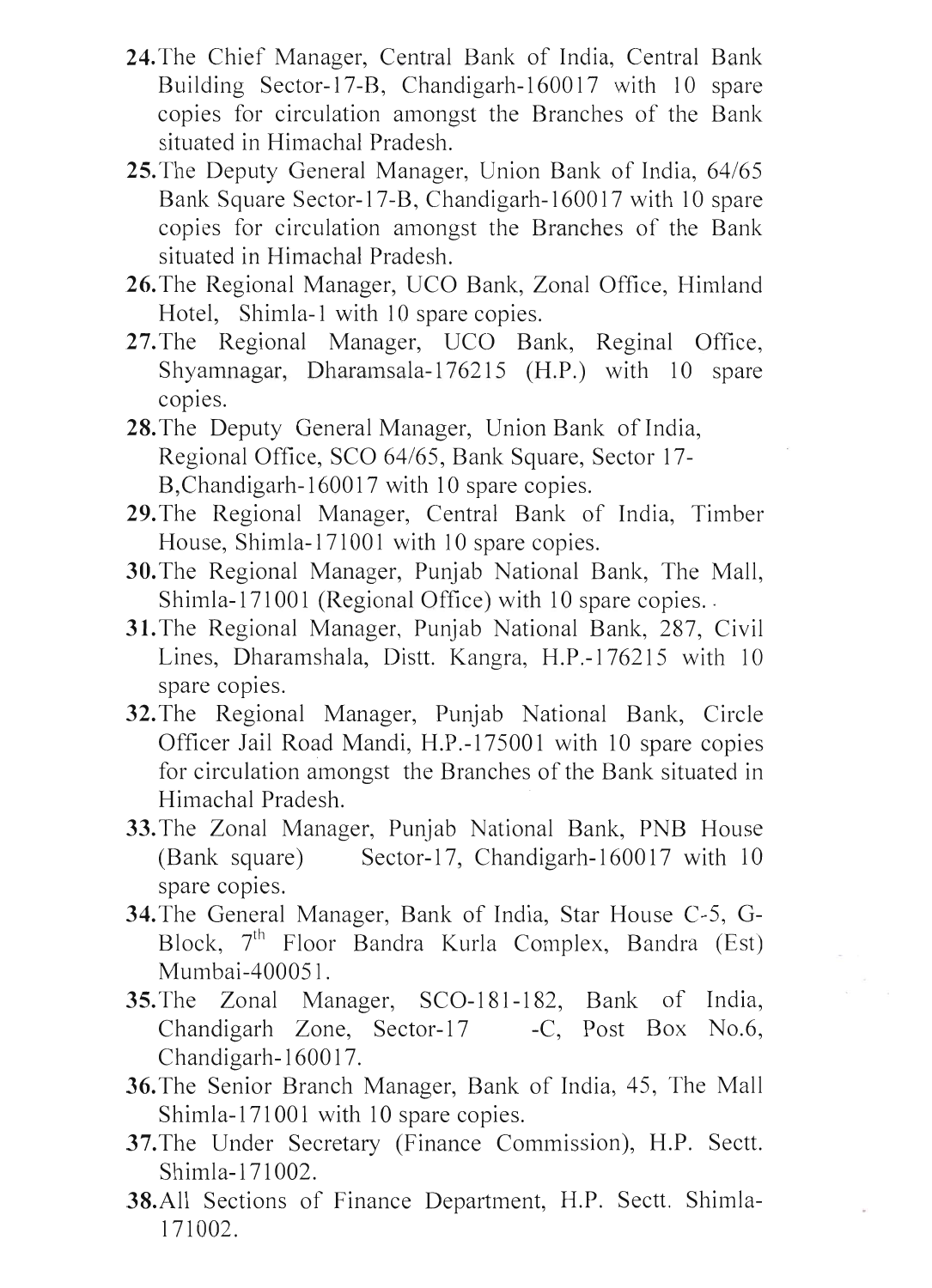- **39.** The Controller (F&A) Personnel Accounts Department, H.P. Sectt. Shimla-2.
- **40.** The Deputy Chief Officer (Accounts), Regional Office, UCO Bank, Sansad Marg, New Delhi-110001.
- 4l.Incharge, NIC, H.P. Sectt. Shimla-2 with the request that this order of the State Government may kindly be uploaded on State Finance Department Website so that the Pensioners/ Family Pensioner living outside the State may get the benefit of this order in time.

 $Special$  **Secretary** (Finance) to the **Government of Himachal Pradesh** 

## **Endst. No. Fin (Pen) B (10)-6/98-111 Dated:** ~ **/ }o /2016 Copy forwarded to:-**

- 1. The Principal Accountant General (A&E), Andhra Pradesh, Hyderabad with 10 spare copies.
- **2.** The Accountant General (A&E), Assam, Guwahati with lO spare copies.
- **3.** The Accountant General (A&E), Nagaland, Kohima with 10 spare copies.
- 4. The Accountant General (A&E), Tripura, Agartala with 10 spare copies.
- **5.** The Accountant General (A&E), Meghalaya, Shillong with 10 spare copies.
- **6.** The Accountant General  $(A & E)$ , Manipur, Imphal with 10 spare copies.
- **7.** The Accountant General (A&E), Bihar, Patna with 10 spare copies.
- **8.** The Accountant General (A&E), Maharashtra, Mumbai with 10 spare copies.
- **9.** The Chief Accountant General (A&E), West Bengal, Kolkata with 10 spare copies.
- **10.The** Accountant General (A&E), Gujrat, Ahmedabad with 10 spare copies.
- **11.** The Accountant General (A&E), J&K Srinagar with 10 spare copies.
- **12.** The Accountant General (A&E), Karnatka, Banglore with 10 spare copies.
- 13. The Accountant General (A&E), Kerala, Thiruvananthapuram with 10 spare copies.